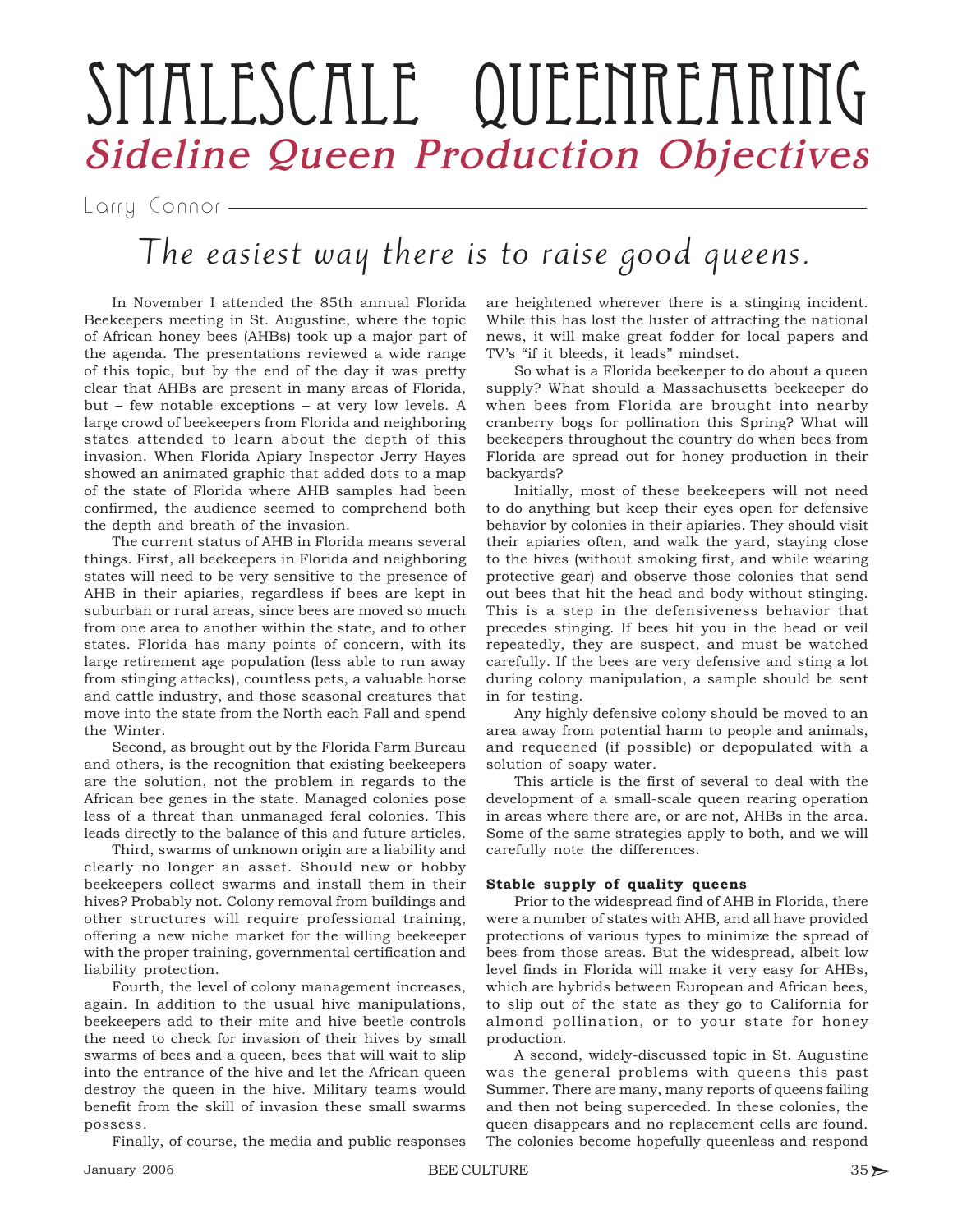poorly at any effort to requeen them. The frequency of these losses was *staggering*, with 50 to 100% of all increase colonies losing queens during the summer of 2005. There are reports that this behavior had stopped or at least slowed in the Fall.

There is no clear indication of the cause of this failure to supersedure. There were many unrelated stocks demonstrating this behavior, which tends to rule out a genetic cause for the problem. Likewise, this is not a behavior associated with poor mating, since there were few colonies with drone layers. The queens just disappeared and were not replaced.

Chemical contamination is still a possible explanation, but no hive chemicals have been directly linked to this behavior. I'll refer to this as a "failed supersedure syndrome" in the rest of the article.

Beekeepers who did not experience this should be appreciative, and watchful for such a development in the future.

#### **Stock acclimatized to area**

Most beekeepers understand the value of using a bee stock that is fine-tuned to local environmental conditions of the area in which they are kept – timing their seasonal buildup to coincide with available nectar and pollen sources. When found, they use local stock with good wintering, buildup and production for queen propagation. This is excellent, but has limitations, since it may overlook improved stocks available to enhance these locally acclimatized colonies. Some effort should always focus on stock improvement utilizing the local, acclimatized stocks as the base of such efforts.

Stocks with proven mite tolerance/resistance are highly desired by most beekeepers, as are stocks with proven hygienic behaviors that will reduce disease losses. These stocks must also produce a nice brood nest, a satisfactory honey crop, and meet other needs of the beekeeper.

There are many stocks available in the marketplace that will serve as either breeder queens or drone mothers for stock enhancement programs. *Breeder queens* are usually instrumentally inseminated or mated in isolation, and are a good source from which to produce multiple queens for commercial and large sideline beekeepers. Because of their cost, they may be unjustifiable for many hobby and sideliners.

When an instrumentally inseminated (II) or isolated-mated (IM) queen is used as a breeder, all her daughter queens are a suitable source for drones of the stock the queen incorporates. We call these queens *drone mothers*, and the II/IM queens are called *drone mother breeders*. Their use in breeding programs presents a lower cost option for many hobby and sideline beekeepers, for the beekeeper may obtain numerous queens for less cost than of a II/IM breeder queen. Once safely installed in colonies, they can be stimulated to produce drones that carry the genetic traits equal to those of the queens. When enough of these drones are produced in an area they will make a significant (but not total) change in the genetic makeup of the production colonies in the area.

Mating a mixture of drones from survivor stock queens with some level of local acclimatization along with drones from purchased drone mothers will increase the genetic diversity of the drones mating to all queens in the area. There is growing evidence that this diversity is key to good disease control as well as mite tolerance/resistance.

### **Cost of self-production Delay in availability**

Many beekeepers avoid producing queens for the simple reason they think they MUST have all the queens they need for the year very early in the season. For many Northern beekeepers, this means having all queens from early April to the middle of May. The common perception is that after mid-May the queens cannot be employed in colonies that will be productive that same year.

This "calendar argument" starts to fall apart when 30, 50 or a larger percentage of the early season queens

*Step 1. In order to use swarm cells for the production of new queens, you will need to make up a new colony called a nucleus or an increase colony. Select frames where most of the brood is sealed and preferably those with young bees emerging. You can actually see where the bees are cutting open the cells from the inside! These young bees will help grow the population of bees*



*very quickly. You may find brood frames in more than one strong colony and remove them from the hive. Carefully shake or brush all the bees off the frame, making special effort not to injure the queen. Place two, three or four of these brood frames in the center of a 10 frame hive body.*

*Step 2. Go to the colony in which you found swarm cells. These will appear as peanut shaped cells positioned between the frames, and usually at the bottom. Make sure you do not damage any of these cells. You may use frames with multiple cells and let the virgin queens fight to decide which one will survive. Later you may cut out cells. Remove this frame and carefully BRUSH off the*

*bees that appear on that frame. When the bees are removed, place the frame into the center of your nucleus colony, between frames of brood.*

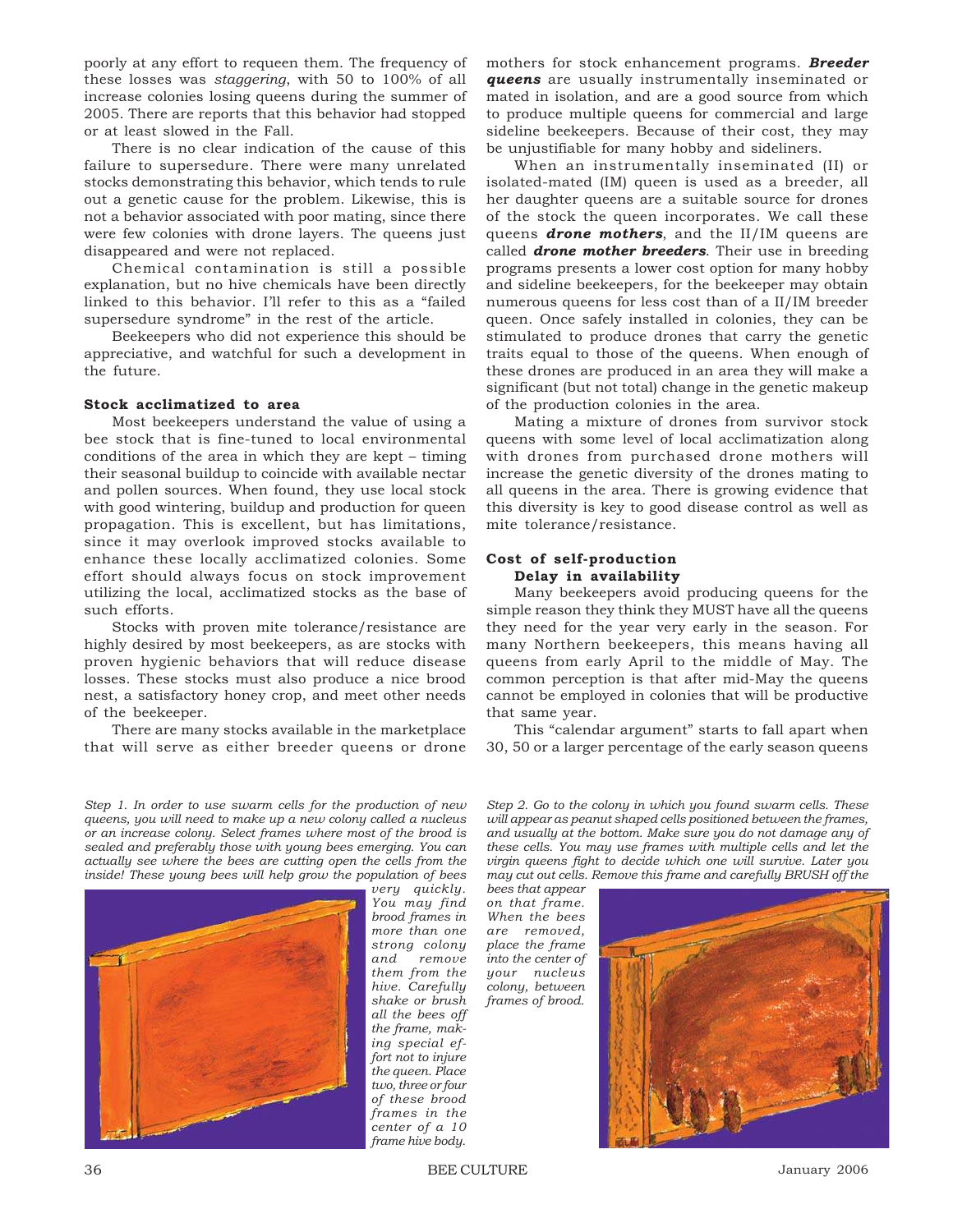fail the first year, usually within the first month. Since the loss of the genetic traits is 50% each generation when no "like" drones are in the area, in three supersedures, a colony has only 12.5% of the original genetic material remaining. In addition to increased defensiveness (a frequent consequence of supersedure), these bees are nowhere near what they were supposed to be in the original colony.

Northern beekeepers can start queen rearing in late April or early May, depending upon the season, drone production, and local beekeeping history. This generates queens laying in increase nuclei in May and early June. If carefully done, these queens may not experience the high queen loss and will often outproduce colonies that have been subjected to multiple queen failures.

#### **Over wintering mated queens**

Brother Adam kept new queens in small hives for a year, including the Winter, before using them in production colonies. These were strong, vigorous, tested queens he used to requeen production hives the next Spring. Over wintering queens in nuclei is possible, and though not guaranteed, has been demonstrated on these pages. When successful, queens are not only available for the season, but they are tested and known to the beekeeper, and produce a viable option for queen success for both sideline and hobby beekeepers.

#### **Benefit of self-production**

#### **Quality colonies from unstressed queens**

The stress a queen experiences when shipped from a distant production yard to your apiary is considerable. If the queen is removed from a mating nucleus (called a baby nuc because of its small size), she will have laid just 500 to 1000 eggs for a day or two before she is removed. Thrown into a shipping cage (wood or plastic) and shipped with worker bees either in the cage with her or surrounding her and other queens in separate cages, she will be subjected to the rigors of shipping that include overheating, chilling, rough handling and even perhaps, pesticide exposure.

If introduced quickly into a colony she will not have

yet produced normal pheromone production and will still be under stress from the shipping experience. She will be dehydrated, lighter in weight due to shrunken ovaries because her egg laying has been shut down, and probably hungry. This too is associated with reduced queen pheromone production.

Compare this to a queen that is laying in a nucleus in the apiary, and is simply transferred – queen, bees, frames and all – into a colony to be requeened (having removed the old queens before hand). She is subjected to very little stress, she will continue laying and the general disruption of adding a nucleus to a hive seems to deflect any fighting or aggression toward a new queen in *European* stock. If requeening an AHB colony, use the newspaper method to combine the two hives. If she is laying and vigorous, the new bees will accept her without question. A light feeding is required, of course, at any time you introduce a queen.

A queen may be obtained by moving a frame of queen cells into a queenless colony. The beekeeper finds swarm cells and then moves the frame and cells into a nucleus colony. Or the beekeeper may have produce a queen cell using some other method and add it to the nucleus when it was made up. With good rearing conditions and gentle handling, the queen has little stress exposure from heat, cold or pesticides.

There is the risk of not having enough drones to mate with, and a knowledgeable beekeeper will have stimulate in advance certain drone mothers so as to have abundant drone brood sealed for at least five days before starting queen cells. If swarm cells are used, the beekeeper should see abundant (many hundreds) of drones *emerged* in each colony dedicated to drone production for queen mating.

#### **Sale of extra queens to area beekeepers**

The sale of surplus queens is a growing potential for most beekeepers. Even if you sell one added nucleus colony, at 2005 prices of \$65-75 for a five frame nucleus, the income will be worth the extra bit of effort required to produce the colony. And, from my perspective, that fee is more than fair to the purchasing beekeeper if the seller is a known, trusted area beekeeper.

*Step 3. Find frames of honey and pollen from your strongest colonies, or from stored comb. Select at least two of these combs, since they will provide 10 to 12 pounds of honey if filled. One of these frames should have an area of pollen on it so the bees*



*have a quick source of protein for brood*  $rearing.$ *bees will continue to forage and add to this food supply, so this acts as an insurance against inclement weather. Place these two frames at one end of the nucleus colony.*

A sideline beekeeper with just 25 hives may keep

*Step 4. Arrange the combs you see here. From the top of the image: Two frames of honey and pollen (yellow). Three frames with emerging brood, one of which holds queen cells (gold). These must be carefully moved so as not to damage the cells. A frame of brood and pollen, or lacking that, an empty comb (brown). Three or four frames of drawn empty comb (red), that may include a drawn drone comb (green). This image shows nine frames total, a*

*precaution I use because it is so easy to damage queen cells by squeezing frames together. With nine frames you have extra space. Once the queen is laying, you should add a tenth frame.*

|                                                    | $\sim$               |  |  |
|----------------------------------------------------|----------------------|--|--|
| <br><b>EXPLORED PROPERTY</b><br><b>Marine Card</b> | л.<br><b>THE 200</b> |  |  |
|                                                    |                      |  |  |
|                                                    |                      |  |  |